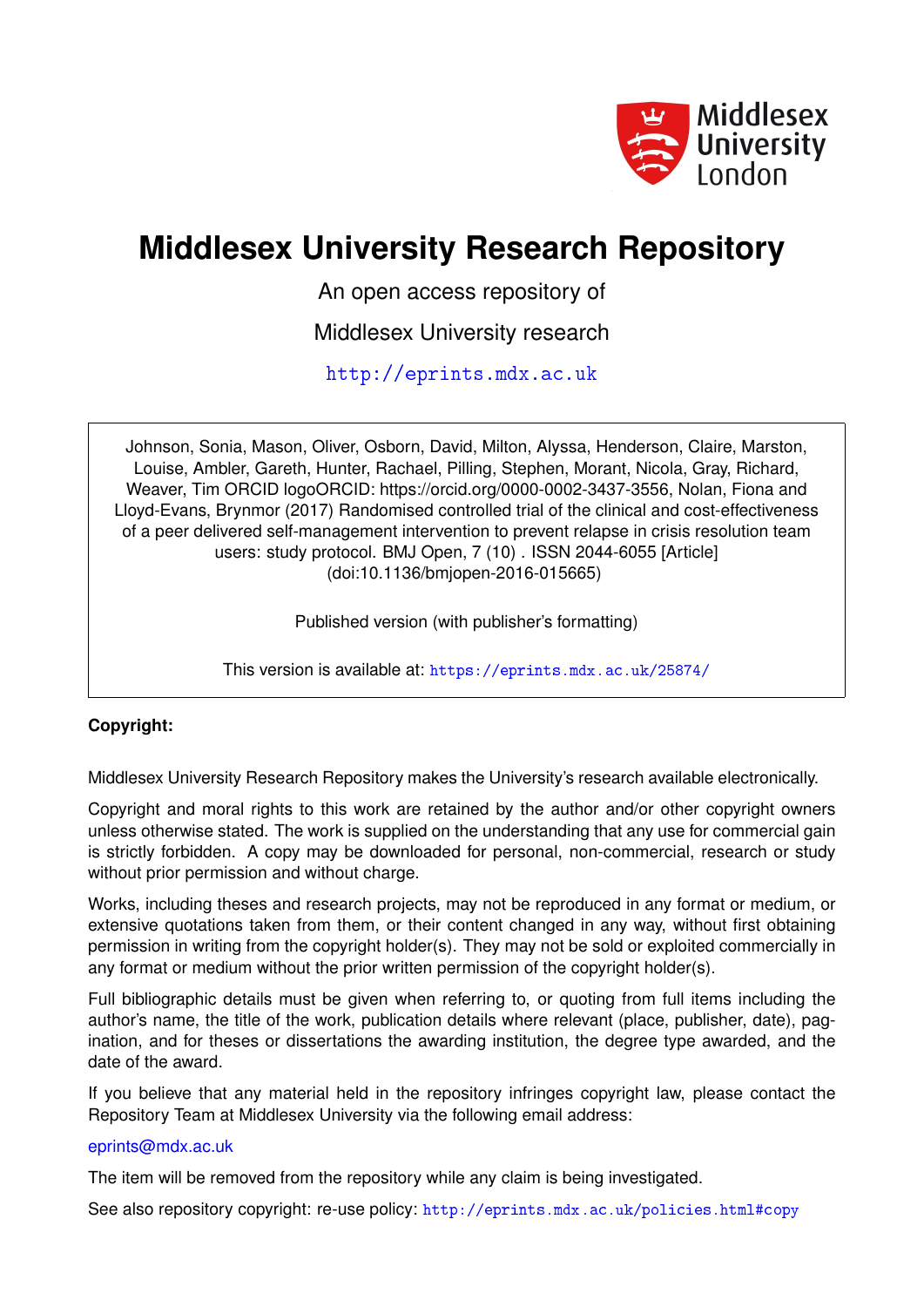# **BMJ Open Randomised controlled trial of the clinical and cost-effectiveness of a peerdelivered self-management intervention to prevent relapse in crisis resolution team users: study protocol**

Sonia Johnson, $^{1,2}$  Oliver Mason, $^3$  David Osborn, $^{1,2}$  Alyssa Milton, $^4$ Claire Henderson,<sup>5</sup> Louise Marston,<sup>6</sup> Gareth Ambler,<sup>7</sup> Rachael Hunter,<sup>6</sup> Stephen Pilling,<sup>2,8</sup> Nicola Morant,<sup>1</sup> Richard Gray,<sup>9</sup> Tim Weaver,<sup>10</sup> Fiona Nolan,<sup>8</sup> Brynmor Lloyd-Evans<sup>1,2</sup>

#### **ABSTRACT**

**To cite:** Johnson S, Mason O, Osborn D, *et al*. Randomised controlled trial of the clinical and cost-effectiveness of a peerdelivered self-management intervention to prevent relapse in crisis resolution team users: study protocol. *BMJ Open* 2017;7:e015665. doi:10.1136/ bmjopen-2016-015665

► Prepublication history and additional material for this paper are available online. To view these files please visit the journal [\(http://dx.doi.org/10.](http://dx.doi.org/10.1136/bmjopen-2016-015665) [1136/bmjopen-2016-015665\)](http://dx.doi.org/10.1136/bmjopen-2016-015665).

Received 22 December 2016 Revised 4 August 2017 Accepted 17 August 2017



For numbered affiliations see end of article.

Correspondence to Professor Sonia Johnson; s.johnson@ucl.ac.uk

Introduction Crisis resolution teams (CRTs) provide assessment and intensive home treatment in a crisis, aiming to offer an alternative for people who would otherwise require a psychiatric inpatient admission. They are available in most areas in England. Despite some evidence for their clinical and cost-effectiveness, recurrent concerns are expressed regarding discontinuity with other services and lack of focus on preventing future relapse and readmission to acute care. Currently evidence on how to prevent readmissions to acute care is limited. Selfmanagement interventions, involving supporting service users in recognising and managing signs of their own illness and in actively planning their recovery, have some supporting evidence, but have not been tested as a means of preventing readmission to acute care in people leaving community crisis care. We thus proposed the current study to test the effectiveness of such an intervention. We selected peer support workers as the preferred staff to deliver such an intervention, as they are well-placed to model and encourage active and autonomous recovery from mental health problems.

Methods and analysis The CORE (CRT Optimisation and Relapse Prevention) self-management trial compares the effectiveness of a peer-provided self-management intervention for people leaving CRT care, with treatment as usual supplemented by a booklet on self-management. The planned sample is 440 participants, including 40 participants in an internal pilot. The primary outcome measure is whether participants are readmitted to acute care over 1 year of follow-up following entry to the trial. Secondary outcomes include self-rated recovery at 4 and at 18 months following trial entry, measured using the Questionnaire on the Process of Recovery. Analysis will follow an intention to treatment principle. Random effects logistic regression modelling with adjustment for clustering by peer support worker will be used to test the primary hypothesis.

Ethics and dissemination The CORE self-management trial was approved by the London Camden and Islington Research Ethics Committee (REC ref: 12/LO/0988). A

#### Strengths and limitations of this study

- ► High rates of acute care use and readmissions following a crisis are significant and expensive challenges, yet there is little evidence on how to reduce them and few studies carried out in acute mental health settings; we address this evidence gap.
- ► Service users have made major contributions to intervention and protocol development and are responsible for delivery of the intervention.
- ► Our intervention has multiple components: if effective, there will be uncertainty about which elements are required for improved outcomes.
- ► Peer support workers have all used mental health services but are not required to have used crisis teams; this may limit their capacity to support people in learning new skills to manage crises.
- ► Only people able to give informed consent and to participate in English can enter; this will limit sample representativeness.

Trial Steering Committee and Data Monitoring Committee oversee the progress of the study. We will report on the results of the clinical trial, as well as on the characteristics of the participants and their associations with relapse. Trial registration number [ISRCTN 01027104;](ISRCTN01027104)pre-results stage

#### **INTRODUCTION** Background and rationale

Crisis resolution teams (CRTs)—sometimes called home treatment or crisis assessment teams—provide rapid assessment in mental health crises and, when feasible, offer intensive home treatment as an alternative to acute psychiatric inpatient admission.<sup>1</sup> Their target group is service users who are experiencing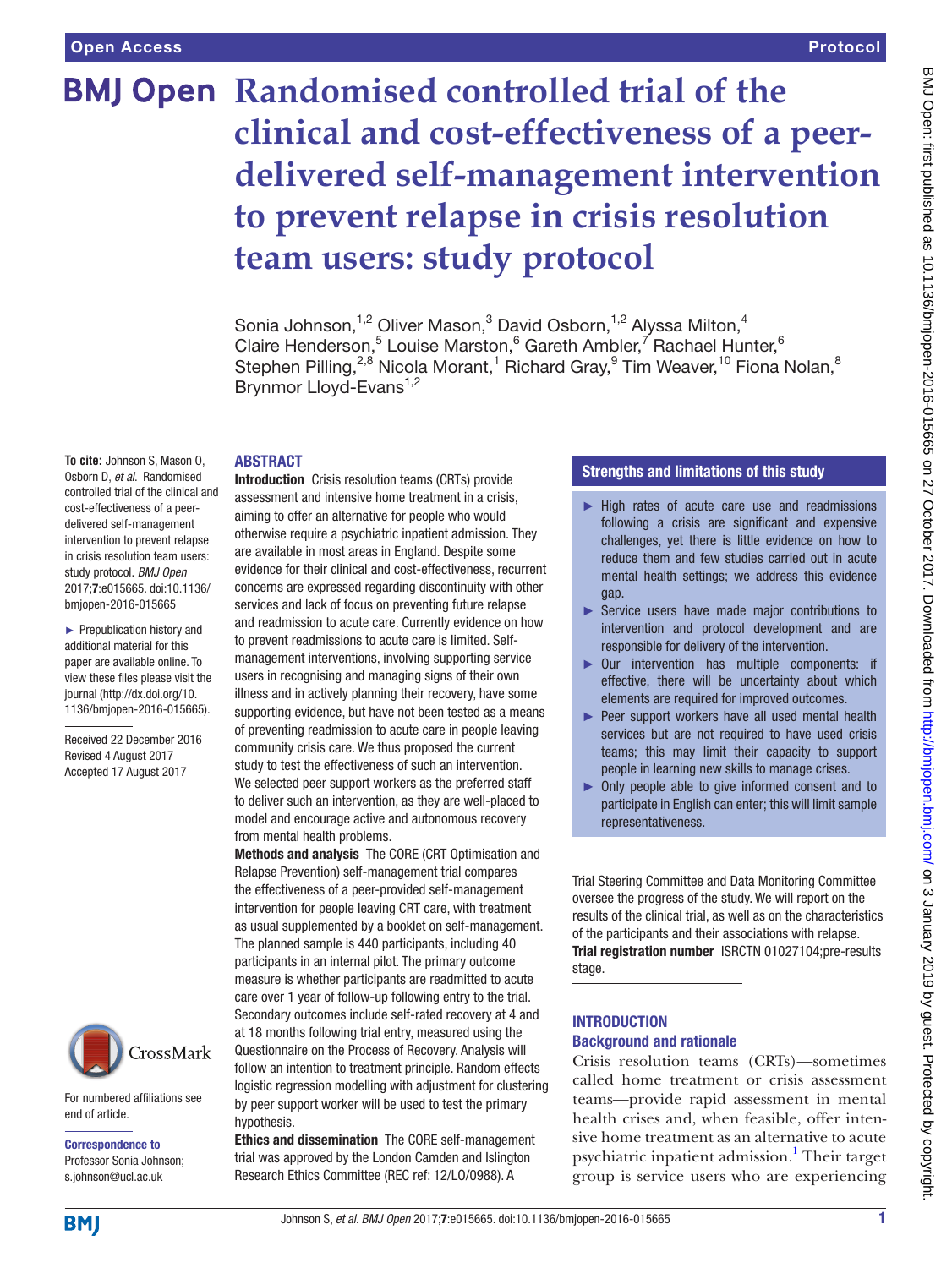a crisis of sufficient severity for hospital admission to be considered. Clinicians in primary and secondary care refer service users whom they believe to meet this criterion, and in some catchment areas, self-referrals are also accepted for assessment. Guidance regarding the model requires CRTs to 'gatekeep' hospital beds, with no admissions occurring without their agreement, although this guidance is not always fully implemented in practice.<sup>[2](#page-12-1)</sup> They also accept early discharges of people who, without an intensive input at home, would have a prolonged stay on an inpatient ward. Since being mandated in the NHS Plan  $(2000)$ ,<sup>[3](#page-12-2)</sup> CRTs have proliferated and are now available in most NHS Trust catchment areas in England. Research evaluations have been mainly positive, suggesting CRTs reduce inpatient admissions<sup> $4-8$ </sup> and healthcare costs,  $9^{10}$ and increase service user satisfaction with acute care.<sup>47</sup> Service users, however, have reported considerable areas of dissatisfaction, including continuity of care between services during and following a period of CRT care.<sup>11 12</sup> Recent policy reports have also criticised CRTs for failings including lack of continuity and integration with other services, and insufficient attention to strategies for maintaining well-being and avoiding future crises. $13-18$  This is a very significant gap as more than half of CRT users are reported to be readmitted to acute services within a year.<sup>17</sup> Thus demand for acute care in England remains very high in the absence of interventions to reduce repeat use.<sup>18</sup> A scoping review regarding interventions for mental health crisis care did not find robust evidence on how to prevent repeat crises in people leaving crisis care[.19](#page-12-9)

The aim of the present study is to develop and test an intervention intended to achieve this. The SPIRIT (Standard Protocol Items: Recommendations for Interventional Trials) guidelines are followed in this report of the protocol.

#### Choice of comparators

#### Self-management intervention

There is substantial evidence for the effectiveness of self-management programmes supporting mental health service users to manage their own illness.<sup>[14](#page-12-10)</sup> These commonly involve learning to anticipate and respond to signs of a crisis and developing skills to manage symptoms or other difficulties. The provision of peer support support provided by people who have themselves experienced mental ill health—alongside existing aftercare services has also been advocated to improve outcomes for people who have just experienced a mental health crisis.<sup>[20](#page-12-11)</sup> Hypothesised qualities of peer workers include an ability to provide support and encouragement that is particularly warm and empathic due to being rooted in personal experience, and provision of a role model for recovery.<sup>[21](#page-12-12)</sup> These qualities suggest that peer workers are a particularly appropriate choice for delivery of programmes aimed at enhancing recovery and proactive behaviours and self-care to remain well. North American trials of peer-provided self-management programmes such as the Wellness Recovery Action Plan<sup>22</sup> and the Recovery Workbook $^{23}$  $^{23}$  $^{23}$  report some promising outcomes for service users, but their impact on admissions or relapse has not been assessed. Our goal in the current study is to develop and test an intervention with a similar self-management focus for people leaving the care of crisis teams, aiming to reduce their subsequent readmission rates and dependence on services. The employment of peer support workers to deliver self-management support to service users is becoming increasingly common within National Health Service (NHS), promoted by initiatives such as the NHS Confederation *Implementing Recovery through Organisational Change* project,<sup>[24](#page-13-0)</sup> but thus far the effectiveness of such an intervention in reducing acute care readmission following a crisis has not to our knowledge been tested.

#### Control intervention

Specific interventions to prevent relapse and promote recovery following a crisis are not currently routinely delivered in NHS settings; we are thus aiming to test whether investing in delivery of such an intervention is more effective than just providing service users with a simple resource to help them manage their mental health and recovery themselves. The control condition was therefore treatment as usual from any services to which CRT users were referred on discharge, with participants also being sent the self-management manual on which the experimental intervention was based. This manual gives details of how to develop plans for relapse prevention and for setting recovery goals.

#### Hypotheses/Objectives

- 1. The primary hypothesis to be tested is that service users receiving the experimental intervention will be less likely to relapse (indicated by readmission to acute care) over 1year than those in the control intervention receiving treatment as usual enhanced by access to a self-management manual. The anticipated admission rates at 1-year follow-up on which study power calculation was based were 50% for control and 35% for intervention groups.
- 2. Secondary hypotheses are to test whether being in the experimental rather than the control condition is associated with longer time to first admission to acute care and fewer days in acute care over 1year, and also in better perceived recovery and illness management, greater satisfaction with services, fewer symptoms, less loneliness, enhanced social networks and greater social inclusion at the 4-month and the 18-month follow-up interviews than participants in the control condition.
- 3. A further objective was to conduct a health economic evaluation to calculate the probability that peerprovided self-management is cost-effective compared with control over 1year for a range of values of willingness to pay for a quality-adjusted life year (QALY) gained. A secondary analysis will calculate cost per QALY gained over 18 months.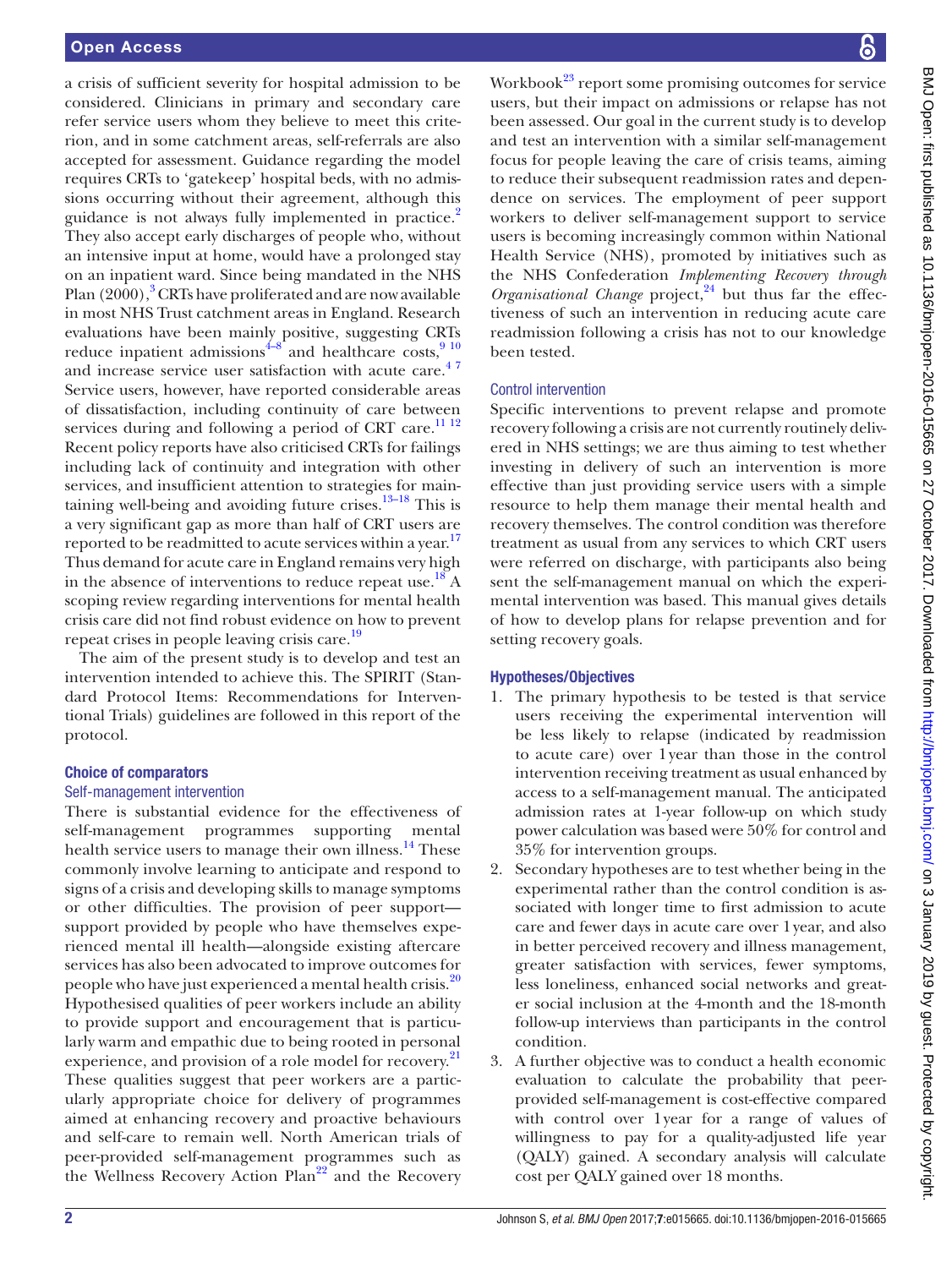A planned secondary use of the data is to investigate a set of hypotheses regarding loneliness, social isolation and social capital and outcomes following a crisis; these will be separately reported and disseminated.

#### Trial design

The CORE (CRT Optimisation and Relapse Prevention) trial of a peer-provided self-management intervention is a rater-blind, randomised controlled superiority trial with two parallel arms (allocation ratio 1:1), designed to test the hypotheses above. The trial is powered on the primary outcome, with adjustment for clustering by peer support worker.

#### Methods: participants, interventions and outcomes **Setting**

All participants are identified from the caseload of crisis resolution and home treatment teams (CRTs) in six NHS Trusts. Four are in London, one in the South East of England and one in the South West. Areas include inner city, suburban, mixed and rural catchment areas. All the CRTs aim to operate according to the standard NHS model. All teams are contactable 24hours a day and see service users primarily in their homes, offering short-term care during the crisis before discharge to other secondary or primary care services as appropriate for further management. Structured self-management interventions are not widely implemented in these catchment areas, $^{25}$ so that both control and experimental arms are receiving an additional intervention. A list of participating sites is available from the authors.

#### Eligibility criteria

#### Inclusion criteria

- 1. On the caseload for at least a week of one of the participating CRTs because of a mental health crisis (including both participants treated only by the CRT during the crisis and those initially admitted to hospital or a crisis house and then discharged to the CRT)
- 2. Capacity and willingness to give informed consent to participate in the study
- 3. Consented to enter the trial within a month of discharge from the CRT.

#### Exclusion criteria

- 1. People presenting such a high risk to others that the CRT judged that it would be unsafe for peer support workers to meet with them even in a mental health service setting
- 2. People who are discharged to addresses outside the catchment area
- 3. People who cannot understand the intervention when delivered in English.

Criteria were deliberately broad in order to reach conclusions generalisable to the full range of CRT users. With this aim of achieving broad representativeness of

CRT service users, we also set a threshold at each study site of at least 50% of participants to be identified at screening as having schizophrenia or other psychosis, or bipolar disorder. Within this stipulation, participation has been offered to all eligible service users in participating CRTs until the recruitment target for the service has been reached.

#### **Interventions**

#### Experimental group intervention

The peer-provided self-management intervention tested in the study has been adapted from recovery resources compiled by Dr Rachel Perkins, Dr Julie Repper and colleagues at South West London and St George's NHS Foundation Trust,<sup>26</sup> specifically their Personal Recovery Plan. This was in turn informed by self-management resources such as the Wellness Recovery Action Plan<sup>[22](#page-12-13)</sup> and relapse prevention interventions.<sup>[27](#page-13-3)</sup>

#### *Selection and development of the intervention*

The intervention was adapted and selected via the following stages, more fully described in a companion paper:

- 1. Initial searches: Systematic literature searches were carried out to find relevant literature on selfmanagement interventions for people with mental health problems, and on peer support interventions.<sup>[25](#page-13-1)</sup> A literature and internet search was also carried out and key experts consulted to identify relevant resources for self-management interventions.
- 2. Individual interviews to inform intervention selection: In individual interviews with 41 consenting service users, their views were explored of the types of intervention that would be feasible and useful following a crisis, how they should be offered and delivered, and the potential benefits and risks of having a peer worker deliver the interventions. These interviews were carried out by service user researchers, and were also used to elicit data relevant to the other workstream included in the CORE study, involving development and testing of an intervention to improve CRT fidelity. $\frac{29}{2}$  $\frac{29}{2}$  $\frac{29}{2}$
- 3. Stakeholder focus groups and adaptation of the intervention: Informed by this work, the Personal Recovery Plan $30$ <sup>31</sup> was identified by the study team and advisory groups of service users and carers, and of clinicians, involved in the study as the most promising basis for the study intervention. A series of stakeholder focus groups was then convened for discussion on how to fit this intervention within existing care pathways. The groups usually comprised six to eight participants. Twelve groups of consenting participants were convened in all: five of people with experience of using crisis services, five of CRT staff and two of carers with experience of crisis services. Following this step, the Personal Recovery Plan was adapted with the permission of its authors and under licence from the copyright holders, South West London and St George's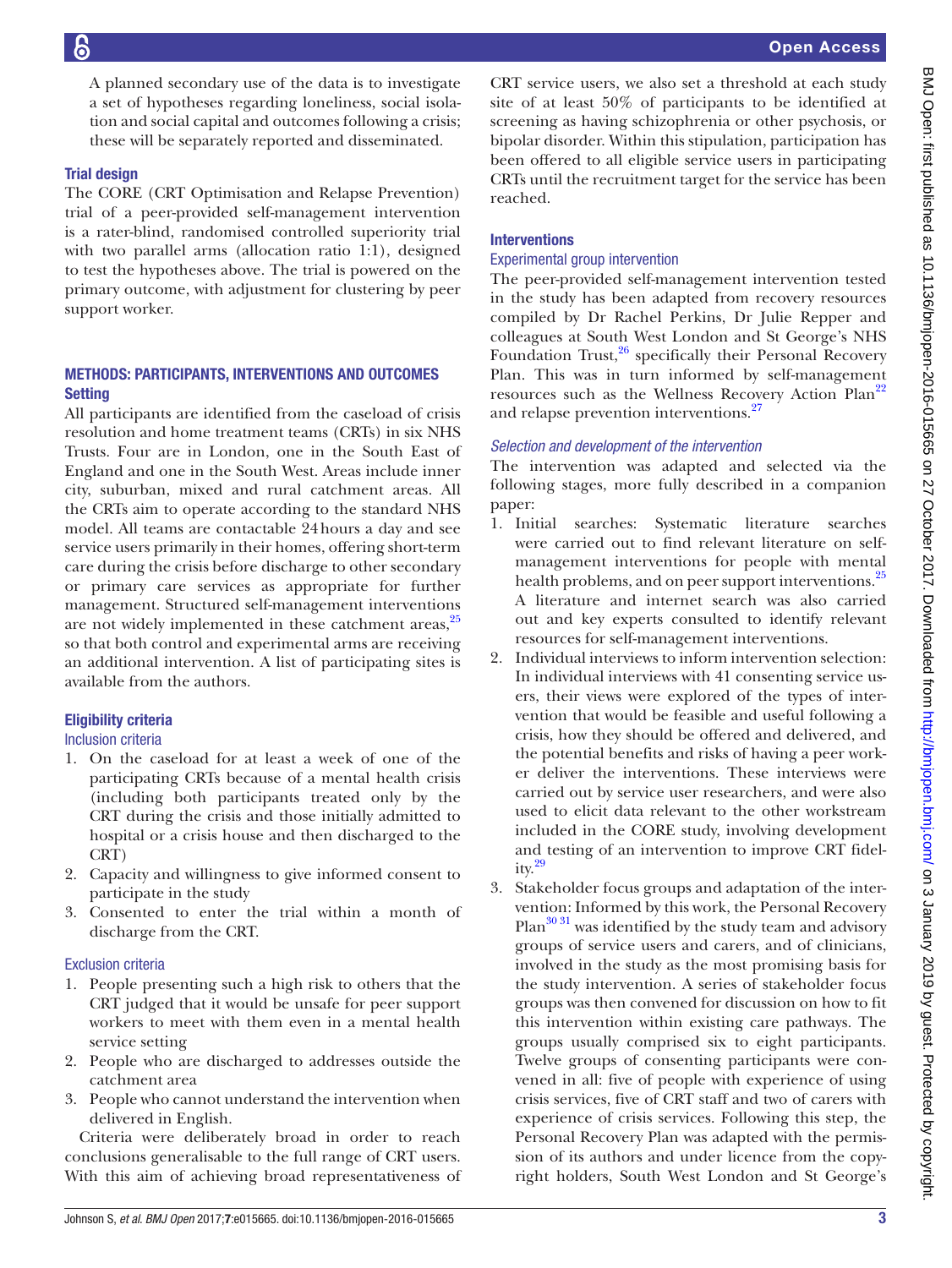Mental Health Trust, to fit the context of the trial, including adaptations to make it as relevant as possible to people who have recently experienced a crisis. A protocol was also developed for peer support worker training, and for delivery of the intervention in the context of the trial.

4. Feasibility study: Following this, an uncontrolled feasibility study was conducted to test the feasibility and acceptability of the intervention. Four peer support workers were given a 4-day training in fundamentals of delivering peer support and in the delivery of our draft self-management intervention: an abbreviated and tailored version of the Nottingham Institute of Mental Health's accredited peer support worker training. Eleven participants were recruited from an inner city CRT and gave informed consent to receive the intervention over 10 sessions. Following the intervention period, a group interview was conducted with the peer support workers and individual interviews with the service user participants (n=9). Experiences of the intervention and suggestions for adaptation were explored and further minor modifications introduced throughout the intervention.

#### *Delivery of the intervention*

The intervention is delivered in a series of up to 10 sessions with a peer support worker. Each trial participant is allocated to one peer support worker. If participants specifically requested a peer support worker of their own gender, this is arranged, but no attempt beyond this is made to match peer support workers and participants. There is no consensus in the literature<sup>[32](#page-13-6)</sup> on whether, and on the basis of which characteristics, peer support workers and clients need to be matched. In practice, with three peer support workers available in each CRT, we anticipated being unable to match on many characteristics, and felt that attempting to do so may restrict generalisability to routine NHS settings, where matching is often not feasible. The peer support worker offers sympathetic listening and seeks to instil hope through appropriate sharing of skills and coping strategies acquired in their own recovery journey. The intervention is structured round the completion of a Personal Recovery Workbook with the following structured components:

- ► setting personal recovery goals
- ► help with plans to re-establish community functioning and support networks following a crisis
- ► using the experience of recent crisis to identify early warning signs and an action plan to avoid or attenuate relapse
- ► planning strategies and coping resources to maintain well-being once a crisis has abated.

Meetings take place weekly, with the aim of completing the programme of up to 10 sessions within 3months. The peer support worker encourages the participant to consider involving friends and family in the intervention, by showing them materials from the meetings, eliciting their help with making crisis plans or inviting them to

attend a meeting. Unless clinical staff identify any risks necessitating that meetings should take place on NHS premises, they take place in the location preferred by the participants, which can be their homes, an appropriate public space or NHS premises.

#### *Peer support workers and their training*

Peer support workers have been recruited and employed by participating NHS Trusts for the study. All are people who have themselves experienced mental health problems and used mental health services, an agreed essential requirement for a mental health peer support worker.<sup>[33](#page-13-7)</sup> We did not require CRT use, as we were not aiming for a high level of matching of participant and peer support worker experiences. More restrictive criteria might also have resulted in difficulty in prompt recruitment of people with the required personal skills as well as experience. An introductory programme of training has been arranged by the study team. This includes familiarising peer support workers with the study workbook and how to support participants in using it. It also covers more generic issues such as safety, confidentiality, appropriate self-disclosure, roles and boundaries, engagement and listening skills, and cultural sensitivity. Additional induction required by participating NHS Trusts has also been attended by peer workers. An experienced peer support worker from the study team additionally met each peer support team during the trial. A programme of group supervision has also been established by the peer workers, facilitated by clinicians from the employing Trust. Peer support workers have been encouraged to use this additional supervision to discuss general issues arising from using the Personal Recovery Workbook or from their role as a peer supporter (not specific clinical concerns relating to participants, which are addressed by local NHS supervisors), and to discuss needs for any additional 'top-up' training, to be provided as required by the study team. Standard NHS Trust procedures are followed regarding confidentiality, safety and lone working for both peer support workers and researchers, including seeing service users on NHS premises when there are safety concerns and checking researchers are safe following all contacts.

#### Control intervention

In the control condition, participants are sent a Personal Recovery Workbook to complete by themselves or with family and friends if they wish; this has the same content as in the experimental group.

#### Discontinuation criteria

Participants may withdraw from the intervention at any time without giving a reason. The intervention is also suspended if a participant becomes unwell to the extent that he or she no longer has capacity to consent to continuing the sessions or the ability to cooperate with them.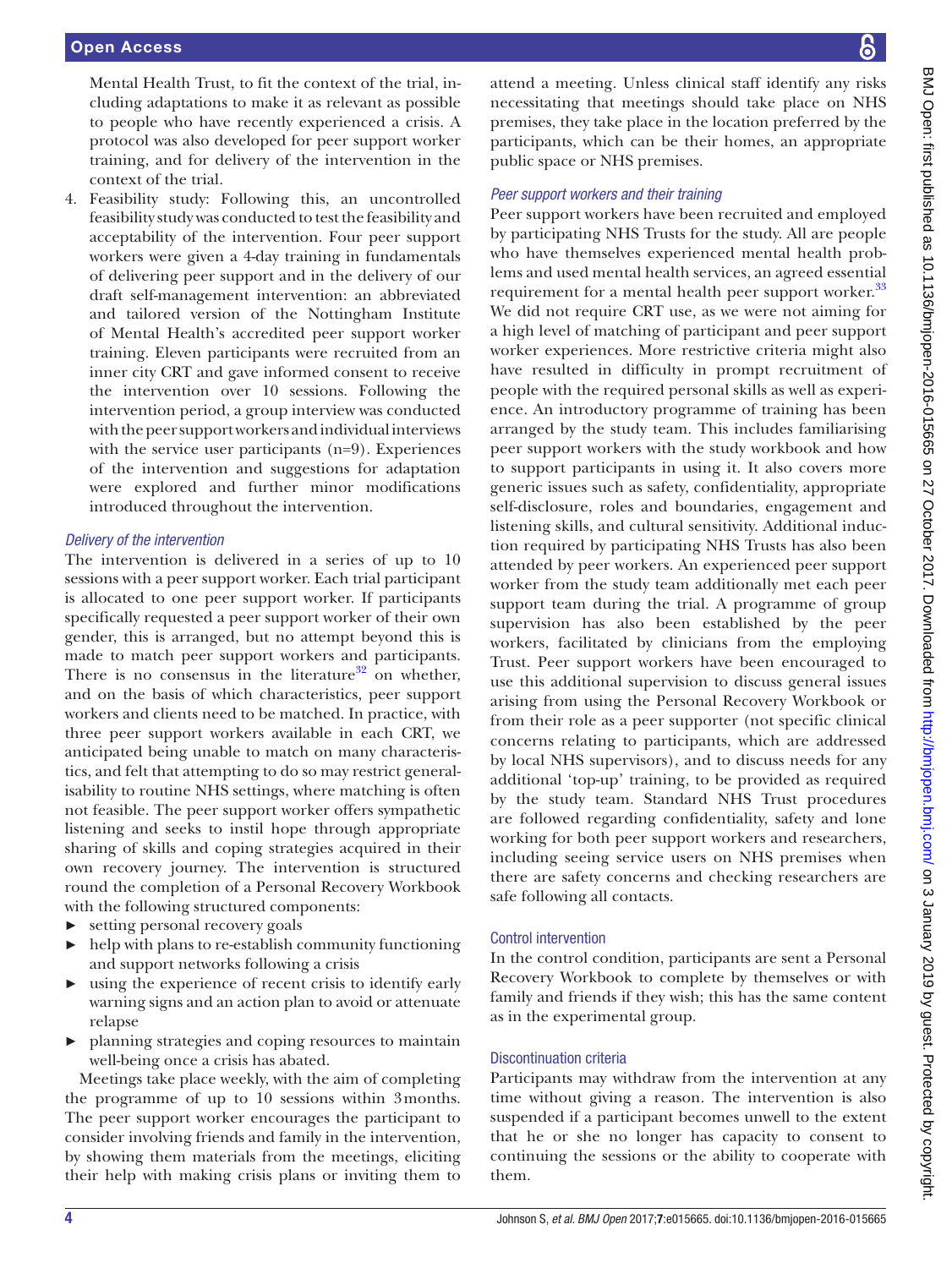### Monitoring adherence to the intervention

Peer support workers keep a brief anonymised log of the intervention, recording the content of each session and the sections of the workbook completed. Study research staff monitor the completion of this log.

#### Concomitant care

Otherwise usual care is received, with no treatments withheld from participants in either arm of the trial. In both conditions this may be from a relevant community mental health team to which the CRT has made a referral after discharge or to primary care services, if the threshold for continuing specialist mental healthcare in the community is not judged to be met. In order to ensure that participants' trial status did not affect other ongoing care, and in particular the discharge plans for support arranged by the CRT they were using, neither participants nor CRTs were informed of participants' trial allocation status until after they had been discharged from the CRT.

#### **Outcomes**

- 1. Primary outcome: The primary outcome is whether in 1 year of follow-up from study entry participants are readmitted to an acute care setting, including acute inpatient wards, CRTs, crisis houses and acute day care services.
- 2. Secondary outcomes: The following are measured as secondary outcomes; all are dimensions of outcome on which there are potential mechanisms for an effect from a peer-provided self-management intervention.

#### Service use measures over 1 year of follow-up

- 1. days on the caseload of an acute care service over 1year
- 2. time to first relapse (indicated by admission to an acute service).

#### Measures at interview at 4-month and 18-month follow-up

- 1. *self-rated recovery,* measured by total score on the Questionnaire on the Process of Recovery,  $34$  a 22-item measure of self-rated recovery
- 2. *self-management skills*, rated by score on the Illness Management and Recovery scale—patient version,<sup>35</sup> a 15-item measure of self-reported management of illness and functioning
- 3. *overall satisfaction with mental health services*, rated by total score on the Client Satisfaction Questionnaire,  $36$ an eight-item measure of respondents' satisfaction with mental health services
- 4. *symptom severity*, measured by the Brief Psychiatric Rating Scale (BPRS), $37$  a 24-item interviewer-rated measure of psychiatric symptoms rated by the researcher based on the participant's responses to a structured interview schedule
- 5. *loneliness*, measured by the UCLA Loneliness Scale-8,<sup>[38](#page-13-12)</sup> an eight-item measure of perceived loneliness
- 6. *social network,* measured by total number of friends and relatives with whom participant has been in contact in the past month according to the Lubben Social

Network Scale, $39$  a six-item measure of social contact with family and friends

7. EuroOol  $EO-5D$  three-level<sup>[40](#page-13-14)</sup> (EO-5D-3L) was completed by participants to derive utility scores to calculate QALYs for the health economic evaluation. Structured recording of mental health service use at 1year was also included for this purpose.

All these measures are administered by a researcher who is blind to study condition and asked the participant not to disclose this to them. An additional measure, requiring an unblinded researcher, is the Recovery Promoting Relationships Scale (RPRS),<sup>41</sup> a 24-item patient-reported measure of general therapeutic alliance and specific recovery orientation of health service providers. This is administered by phone following the initial interview. Further measures used to characterise the sample and to adjust in secondary analysis for variables known to be associated with the primary outcome include the following:

- a. sociodemographic and clinical data (including age, gender, ethnicity, accommodation and living situation, employment status, educational attainment and past service use, including admissions and compulsory admissions)
- b. clinical diagnosis as recorded on electronic records using the ICD-10 (International Classification of Diseases: 10th Revision) classification
- c. Social Outcomes  $Index<sup>42</sup>$  as a measure of social circumstances; this four-item measure includes questions on employment, accommodation and social contact
- d. Health and Lifestyles Survey social capital questionnaire,<sup>43</sup> a six-item measure of neighbourhood social capital
- e. AUDIT-C (Alcohol Use Identification Test Consumption), $^{44}$  a three-item self-report screening measure of alcohol use
- f. DAST-10 (Drug Abuse Screening Test 10 item version), $45$  a 10-item self-report screening measure of drug use.

#### Participant timeline

This is summarised in [table](#page-6-0) 1. Potential participants are approached by CRT staff initially just prior to or just after discharge from the team. Clinicians make an initial assessment of capacity to give informed consent to enter the trial; they approach only those whom they consider to have such capacity. Researchers then contact those who give permission to be approached, and further assess capacity, following Royal College of Nursing guidance.<sup>[46](#page-13-20)</sup> For eligible participants who have given informed consent, baseline interviews including all the above measures take place as soon as possible, with a maximum of 1month after CRT discharge for entry to the trial. Randomisation (see below) follows baseline interviews, after which participants randomised to the control group are allocated a peer support worker to begin the 3-month intervention. All participants are contacted at 4 months following entry to the study for an initial follow-up interview. Data on the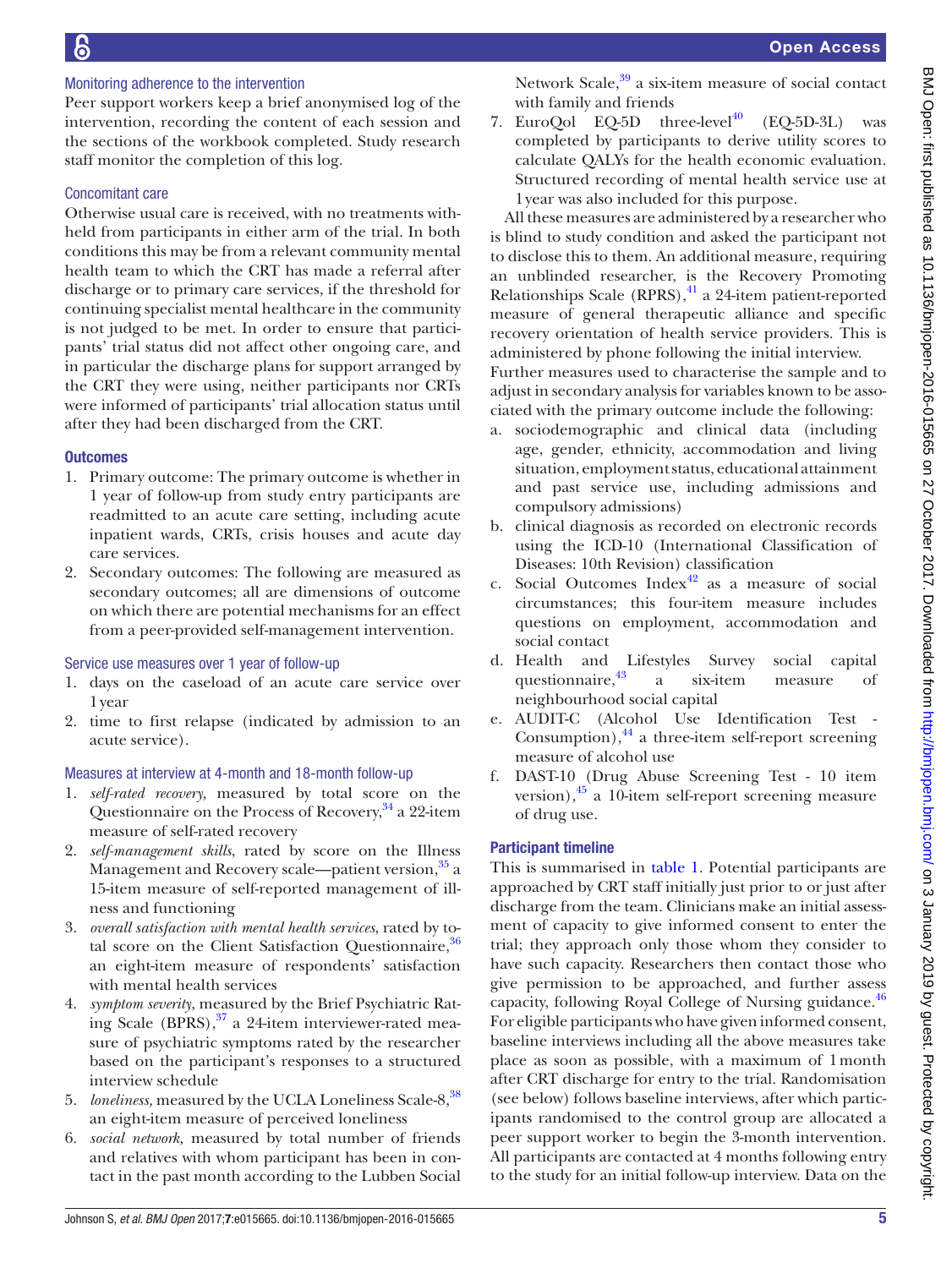<span id="page-6-0"></span>

| Table 1 Timeline of participant enrolment, interventions, assessments and patient records data collection |                                      |                                                           |                       |                        |                        |
|-----------------------------------------------------------------------------------------------------------|--------------------------------------|-----------------------------------------------------------|-----------------------|------------------------|------------------------|
|                                                                                                           | $-1$                                 | 0                                                         | T1                    | T <sub>2</sub>         | T <sub>3</sub>         |
|                                                                                                           | <b>Enrolment</b><br><b>Screening</b> | <b>Allocation</b><br><b>Baseline and</b><br>randomisation | Follow-up<br>4 months | Follow-up<br>12 months | Follow-up<br>18 months |
| Enrolment                                                                                                 |                                      |                                                           |                       |                        |                        |
| Eligibility screen                                                                                        | X                                    |                                                           |                       |                        |                        |
| Informed consent                                                                                          |                                      | $\mathsf{X}$                                              |                       |                        |                        |
| Randomisation                                                                                             |                                      | X                                                         |                       |                        |                        |
| Intervention                                                                                              |                                      |                                                           |                       |                        |                        |
| Peer support worker and recovery booklet<br>(intervention group)                                          |                                      |                                                           |                       |                        |                        |
| Recovery booklet only (control group)                                                                     |                                      | X                                                         |                       |                        |                        |
| Assessments                                                                                               |                                      |                                                           |                       |                        |                        |
| Sociodemographic information                                                                              |                                      | $\boldsymbol{\mathsf{X}}$                                 |                       |                        |                        |
| Client Satisfaction Questionnaire (CSQ)                                                                   |                                      | X                                                         | X                     |                        | X                      |
| Social Outcomes Index (SIX)                                                                               |                                      | $\mathsf{X}$                                              | $\mathsf{X}$          |                        | $\overline{X}$         |
| Illness Management and Recovery (IMR) scale                                                               |                                      | X                                                         | X                     |                        | X                      |
| Questionnaire on the Process of Recovery (QPR)                                                            |                                      | $\boldsymbol{\mathsf{X}}$                                 | $\mathsf{X}$          |                        | $\mathsf{X}$           |
| EuroQol Health Questionnaire (EQ-5D)                                                                      |                                      | X                                                         | X                     |                        | X                      |
| <b>UCLA Loneliness Scale-8</b>                                                                            |                                      | X                                                         | X                     |                        | X                      |
| Lubben Social Network Scale-6                                                                             |                                      | X                                                         | X                     |                        | X                      |
| Health and Lifestyle Survey Social Capital<br>Questionnaire                                               |                                      | X                                                         | $\mathsf{X}$          |                        | $\mathsf{X}$           |
| <b>Brief Psychiatric Rating Scale (BPRS)</b>                                                              |                                      | X                                                         | X                     |                        | X                      |
| Alcohol Use Disorder Identification Test for<br>Consumption (AUDIT-C)                                     |                                      | $\mathsf{X}$                                              |                       |                        |                        |
| Drug Abuse Screening Test - 10 item version<br>(DAST-10)                                                  |                                      | X                                                         |                       |                        |                        |
| <b>Recovery Promoting Relationships Scale</b><br>(intervention group only)                                |                                      |                                                           | $\mathsf X$           |                        |                        |
| Information on use of self-management materials                                                           |                                      |                                                           | X                     |                        | Χ                      |
| Patient records data (from previous 12 months to<br>time point)                                           |                                      |                                                           |                       |                        |                        |
| Number of admissions to acute mental health<br>services                                                   |                                      | X                                                         |                       | X                      |                        |
| Number of compulsory admissions to acute<br>mental health services                                        |                                      | $\mathsf{X}$                                              |                       | $\mathsf{X}$           |                        |
| Total number of days in acute care                                                                        |                                      | X                                                         |                       | X                      |                        |
| Number of kept appointments with community<br>mental health services                                      |                                      | $\mathsf{X}$                                              |                       | $\mathsf{X}$           |                        |
| Number of missed appointments with community<br>mental health services                                    |                                      | X                                                         |                       | X                      |                        |
| Primary ICD-10 diagnosis                                                                                  |                                      | X                                                         |                       |                        |                        |
| Secondary ICD-10 (International Classification of<br>Disease - 10th revision) diagnosis                   |                                      | X                                                         |                       |                        |                        |
| Most recent care cluster                                                                                  |                                      | $\mathsf X$                                               |                       |                        |                        |
| Care Programme Approach status                                                                            |                                      | X                                                         |                       |                        |                        |

၆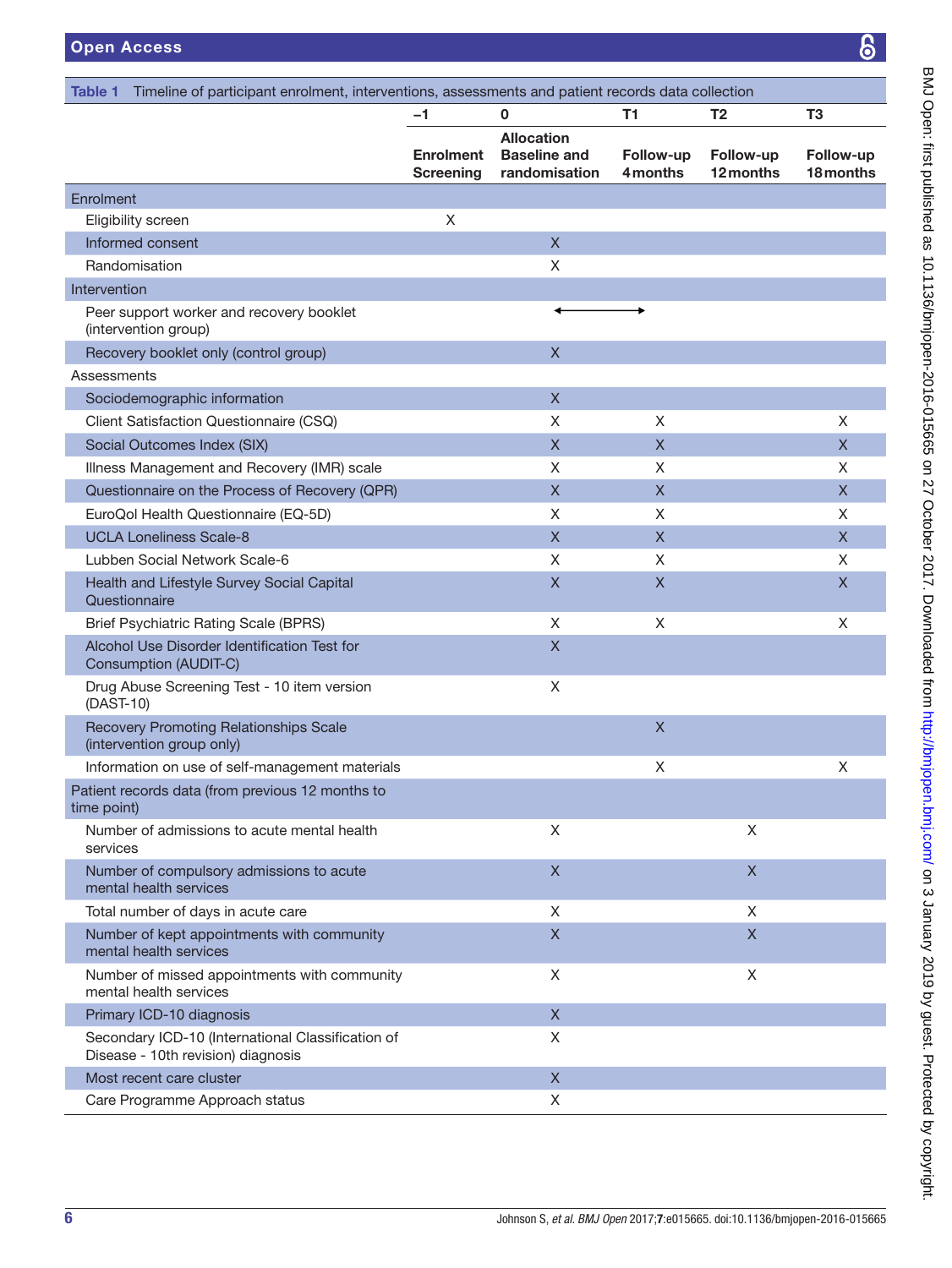Open Access

primary outcome are collected from clinical records at 1year, and participants are contacted 18 months following randomisation for a final follow-up interview with the measures above.

#### Sample size

A sample size of 440 is required to detect a difference in admission rates during the follow-up period of 50% in the control group versus 35% in the experimental group, with 80% power and 5% significance. We have based group allocation on an initial allocation rate of 1:1.37 prior to adjustment for clustering, resulting in 159 in the intervention arm and 217 in the control arm. The intervention arm is then inflated for clustering (peer support worker) using an intraclass correlation coefficient of 0.03, and after rounding this gives 220 participants in the intervention arm and 220 participants in the control arm (a total of 440 participants) from six CRTs, all in different NHS Trusts. Thus our initial allocation rate has been selected so as to result in equal numbers following inflation for clustering, making trial randomisation logistically more straightforward. An intraclass correlation coefficient of 0.03 is confirmed as a relatively conservative estimate by a meta-analysis of therapist effects in low-intensity mental health interventions. $^{47}$  It is expected that, on average, there will be at least four peer support workers within each CRT, with an average cluster size of 11. Of these 440 participants, 40 were recruited during the internal pilot conducted in one Trust only to establish acceptability of our trial procedures and feasibility of recruitment to a randomised controlled trial of the intervention. It was agreed by the Trial Steering Committee (TSC) and the study funders that changes to study procedures and to the intervention following this internal pilot were sufficiently minimal (increased support for peer support workers; addition of measures of loneliness, social network, social capital and social outcome) for the internal pilot sample to be included within the main study sample.

#### Recruitment strategies

Close liaison is maintained by research staff with the participating CRT staff, who have been strongly encouraged to consider every CRT client's eligibility for the trial. Leaflets, a website and a Twitter account are among the methods used to raise awareness of the study among staff and local service users.

#### Methods: assignment of interventions Group allocation

Following baseline assessment, consenting clients are block-randomised into treatment and control groups, stratified by site. Randomisation is conducted by the study data officer or trial manager using an independent randomisation service, 'Sealed Envelope' commissioned by the Priment Clinical Trials Unit. Once the data officer learns from 'Sealed Envelope' which group participants have been allocated to, and once the participant has

been discharged from the CRT, the data officer contacts participants to let them know and, for those in the treatment group, to confirm arrangements that a peer support worker will contact them.

#### **Blinding**

It is not feasible to blind participants to whether they are allocated to the treatment or control group. Data for the study's primary outcome (readmission to acute care during the follow-up period) are provided by administrators from participating NHS Trusts, who are not informed by researchers of participants' treatment allocation. The study data officer or trial manager conducts randomisation and informs the CRT which treatment group each participant has been allocated to. To avoid discharge plans being influenced by the availability of a peer support worker, we delay disclosing group allocation until the point of CRT discharge. Blinding of other clinicians involved in care following discharge is not feasible as Trust clinical procedures require peer support workers to record visits in electronic records. The data officer, or sometimes in their absence the trial manager, also conducts the section of the follow-up interview with participants in the treatment group which relates to their experience of the intervention. Study researchers, blind to participants' allocation status, conduct the 4-month and 18-month follow-up interviews. Maintaining blinding of researchers is not likely to be achieved in full for secondary outcomes collected during a follow-up interview, as it is likely some participants may disclose in the course of the follow-up interview whether they have received the peer-supported programme. Researchers seek to minimise this by prompting participants not to disclose which trial group they were in, both when setting up interviews and during the interview itself. Data will be analysed blind to allocation with the exception of the RPRS, which will be analysed after the analyses of other outcomes have been checked and agreed.

#### Methods: data collection, management and analysis Data collection

#### Baseline interviews

Once written consent to participate in the study has been obtained, but before participants are randomly allocated to intervention or control groups, a study researcher completes the study baseline measures with all participants as a structured interview. This interview takes about 1hour to complete. It may take place at the participant's home, NHS or university premises, as the participant prefers within any limits advised by CRT clinicians during the recruitment process. Following completion, participants are offered a £20 gift of cash to acknowledge their time and help with the study.

Researchers were given specific training in using the BPRS outcome measure, which unlike other study outcome measures is not participant self-report, but requires the researcher to rate symptoms in 24 domains,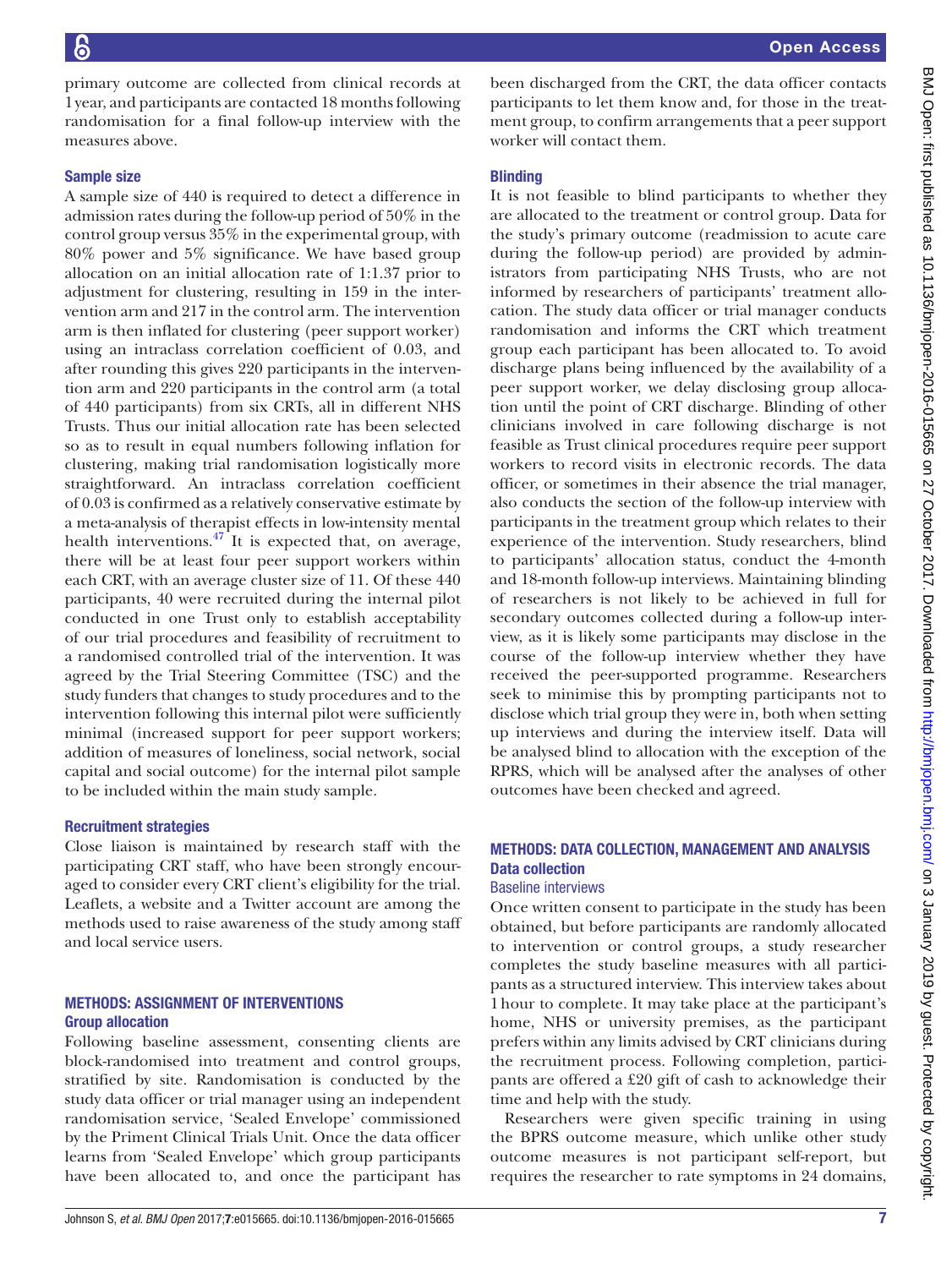based on a structured interview. Training was delivered by the trial manager and the principal research clinician on the study; it involved guidance and practice at interviewing and rating subjects using role play and videos of clinical interviews. Researchers' practice ratings were assessed against agreed correct ratings, and further training provided in the event of unreliable scoring.

#### Follow-up interviews at 4 and 18 months

At these time points, researchers contact participants again using their preferred contact details. They remind participants of the study details, and ask if they are willing to meet to complete the follow-up. If so, the researcher sends another copy of the study information sheet and arranges a time and place to meet. At this meeting, the researcher again seeks written informed consent from the participant to complete the follow-up research interview, and completes an interview if this is obtained. If for any reason (eg, a move to a distant part of the country) a participant is willing but a face-to-face interview is not feasible, a phone interview is offered, but the BPRS not completed as this depends on observer ratings.

#### Data from patient records

Once all participants from a participating NHS Trust have been recruited into the study, a study researcher contacts the appropriate administrators or informatics team within the Trust regarding collection of data from patient records. The study researchers provide a list of consenting participants' names, dates of birth and study identification numbers and a standardised schedule of the information required for each patient, with the time period for which data are needed clearly specified. Administrators are then asked to provide the data to the research team, identifying each patient by study ID number only to avoid data protection risks from transferring identifiable patient data.

One year after all participants from a participating NHS Trust have been recruited into the study (6months and 1year for the pilot trial), a study researcher again contacts the Trust's administrators to collect outcomes data, using similar procedures to those described above.

### Minimising loss to follow-up

#### Primary outcome

Research Ethics Committee approval allows data on the primary outcome to be collected even if participants are lost to follow-up, minimising missing values on this measure. If service use data relating to the primary study outcome are not available through Trust patient records, study researchers will attempt to collect these data from other NHS Trust or general practitioner (GP) records or the participant, in accordance with the written consent provided by the participant.

#### Follow-up interviews

Response rate is maximised by making at least three attempts to contact each participant, and by obtaining multiple contact details (eg, email, landline, mobile

phone, a close relative's phone) at the time of the baseline to maximise the likelihood of making contact. A £20 honorarium is offered at each interview to thank participants for their time and effort.

#### Data entry and management

All data recorded on paper forms are stored securely (in locked cabinets in locked offices) on university sites in accordance with university data protection procedures. Data collection forms identify participants only by their study ID. Participant consent forms, contact details and a single master copy linking participants' names and IDs are held separately from other data.

Data are entered using a web-based system set up by Sealed Envelope. This has been set up so that it mirrors the data collection sheets in order. It also has range checks and consistency checks, and for closed questions gives a number of options plus 'other' where appropriate. Assessors who enter data have no access to the group allocation through this system.

With the checks in place, there should not be any issues with illegal values being entered or inconsistent data being entered, so necessary cleaning should be minimal. However, data are checked by the statistician before analysis and any problems reported to the assistant/trial manager, who rectifies them as appropriate before data analysis.

#### Data analysis

#### General principles

The assumptions underpinning each statistical method will be checked. For example, normality and equality of variances will be checked for t-tests. The use of transformations or non-parametric methods will be considered if assumptions do not hold. Adjusted analyses will be performed if baseline imbalances are observed. The impact of missing data will be explored in all analyses. Supportive analyses will be performed if non-compliance is considered to be a problem.

The primary analyses will be complete case. All analyses will be performed according to the original assigned randomisation groups. Data will be analysed using Stata Version 14.

#### Descriptive statistics

Initial analyses will look at summary statistics for all variables, both overall and by randomised group. Summary statistics for continuous variables will be mean, median, standard deviation, lower quartile, upper quartile, minimum and maximum. These variables will also be plotted to check their distribution. If variables are skewed, then median and interquartile ranges will be reported, otherwise mean and standard deviationwill be reported. Summary statistics for categorical variables will be frequency and percentage within each category. No statistical significance tests for baseline characteristics by randomised group will be performed, but balance will be assessed visually.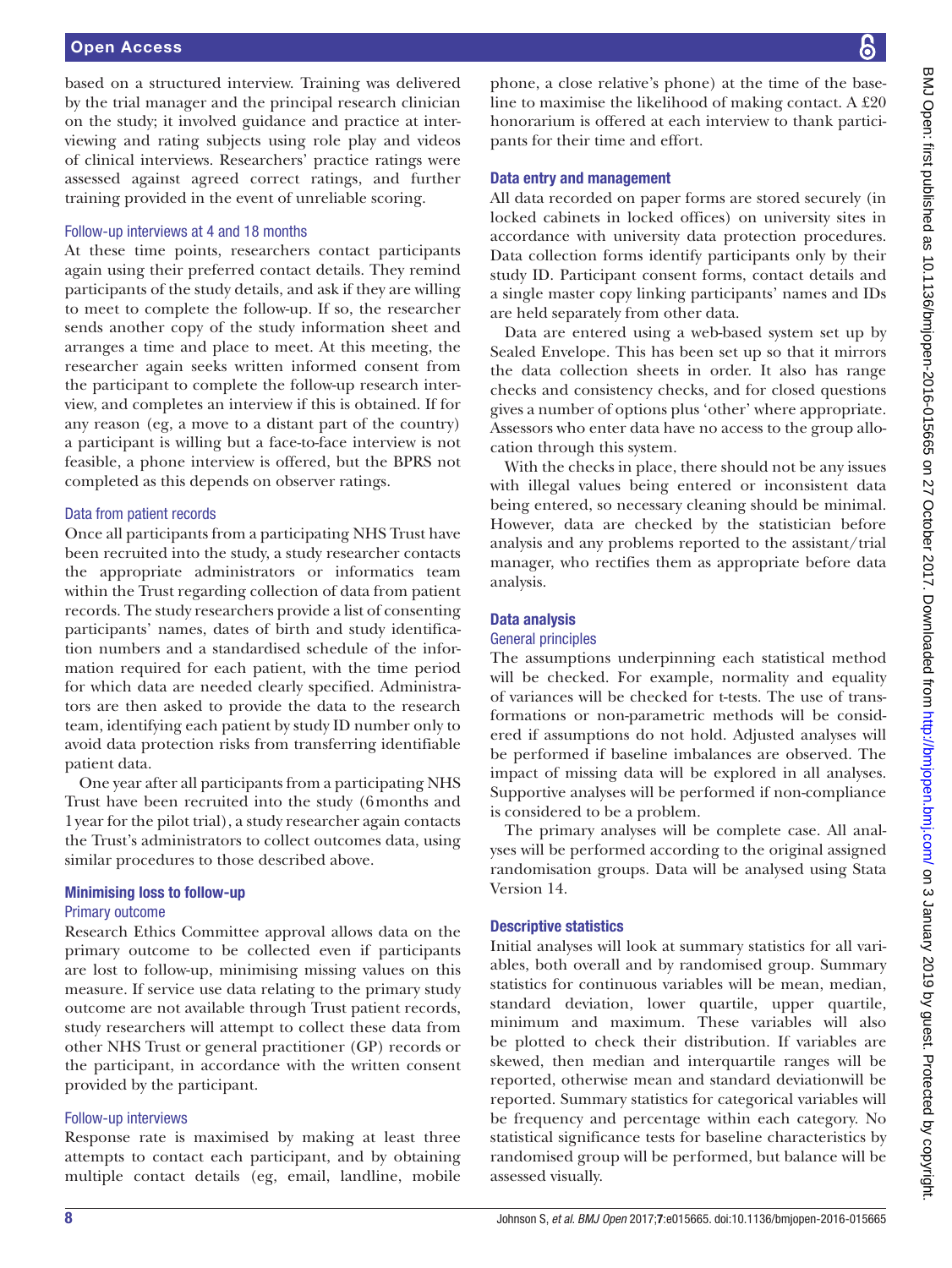# Primary outcomes

Data on readmission during the study period will be analysed using logistic regression with random intercepts, with clustering by peer support worker being modelled using random effects. Those in the control group will be considered to be clusters of size 1 for analysis purposes. Condition (psychosis vs no psychosis) and centre will be entered into the model as fixed effects. This analysis will be reported in terms of an odds ratio and 95% confidence intervals.

## Secondary outcomes

For the analysis of the scales, linear regression with random intercepts will be used (with peer support worker as the random effect), controlling for the baseline value of the outcome, condition (psychosis vs no psychosis) and centre. These will be reported in terms of mean difference in outcome between the two randomised groups with associated 95% CIs.

To assess the total days spent in acute care, we will perform Poisson regression analysis with random intercepts, with the peer support worker being entered as a random effect. Centre will be entered into the model as a fixed effect. This analysis will be reported as coefficient and 95% CI.

Time to first readmission during the study period will be analysed using Cox regression frailty model. However, if the frailty model fails to converge, then Cox regression with robust SEs will be used. The condition (psychosis vs no psychosis) and centre will be added as fixed effects.

# Supportive analyses

Supportive analyses using methods analagous to the primary analyses will be conducted on the primary outcome, adjusting for any marked differences in randomised groups in terms of: demographic characteristics, service use in the year preceding entry to the study and scores on outcome measures; amount of improvement for both groups between baseline and follow-up. Aalyses of outcomes will be conducted adjusting for non-compliant participants in the treatment group using a dichotomous variable, with compliant defined as three or more meetings attended. Aalyses will also be carried out with adjustment for whether peer support schemes were already established in the catchment area or newly introduced for the study. Those in the treatment as usual group will be assigned to the same category as those who are non-compliant in the intervention group.

Participants attending fewer than three meetings with a peer support worker will be defined as non-compliant. Non-compliance will be examined using Complier Average Causal Effect (CACE) analysis. We will look at baseline predictors of attending fewer than three meetings using random effects logistic regression (those in the intervention group only).

# Process analysis

The following descriptive information will be provided about the content of the intervention and the degree of match between the peer support workers and the participants:

# *Use of the Personal Recovery Plan*

- a. From participant data at follow-up: the proportion of participants in the treatment and control groups discussing or reading each of four sections of the recovery plan. A composite score of 0–4 will be reported for overall extent of awareness of the recovery plan, combining participants' reports of whether they had looked at each section of the workbook.
- b. From participant data at follow-up: the proportion of participants in the treatment and control groups making a written plan for each of four sections of the recovery plan. A composite score of 0–4 will be reported for overall extent of development of a written recovery plan by combining participants' reports of whether they had looked at each section of the workbook.
- c. From a random sample of contact records provided by peer support workers: We will report the proportion of meetings at which the recovery plan was discussed or a written plan developed, and the frequency with which other informal or professional carers were involved.

# *Peer support workers' style*

The mean RPRS total and index scores (recovery promoting strategies and core relationship) and range of mean scores among peer support workers will be reported.

# *Degree of match between peer support workers and participant*

The proportion of participants who were matched with their peer support workers will be reported regarding the following:

- a. diagnosis
- b. experience of hospital admission (ever admitted yes/no)
- c. gender
- d. ethnicity
- e. age.

In the event of positive study outcomes, an exploratory regression analysis will be conducted to model the relationship of these process factors to study outcomes.

# Missing data

It is not expected that there will be much missing data for the primary outcomes, as these data will come from the Trust's informatics department. However, there may be missing data for other outcomes. All items within a scale may be missing, or individual items within a given scale may be missing. Some scales have recognised ways to impute missing items up to a given number of items, which will be used as appropriate. The extent and patterns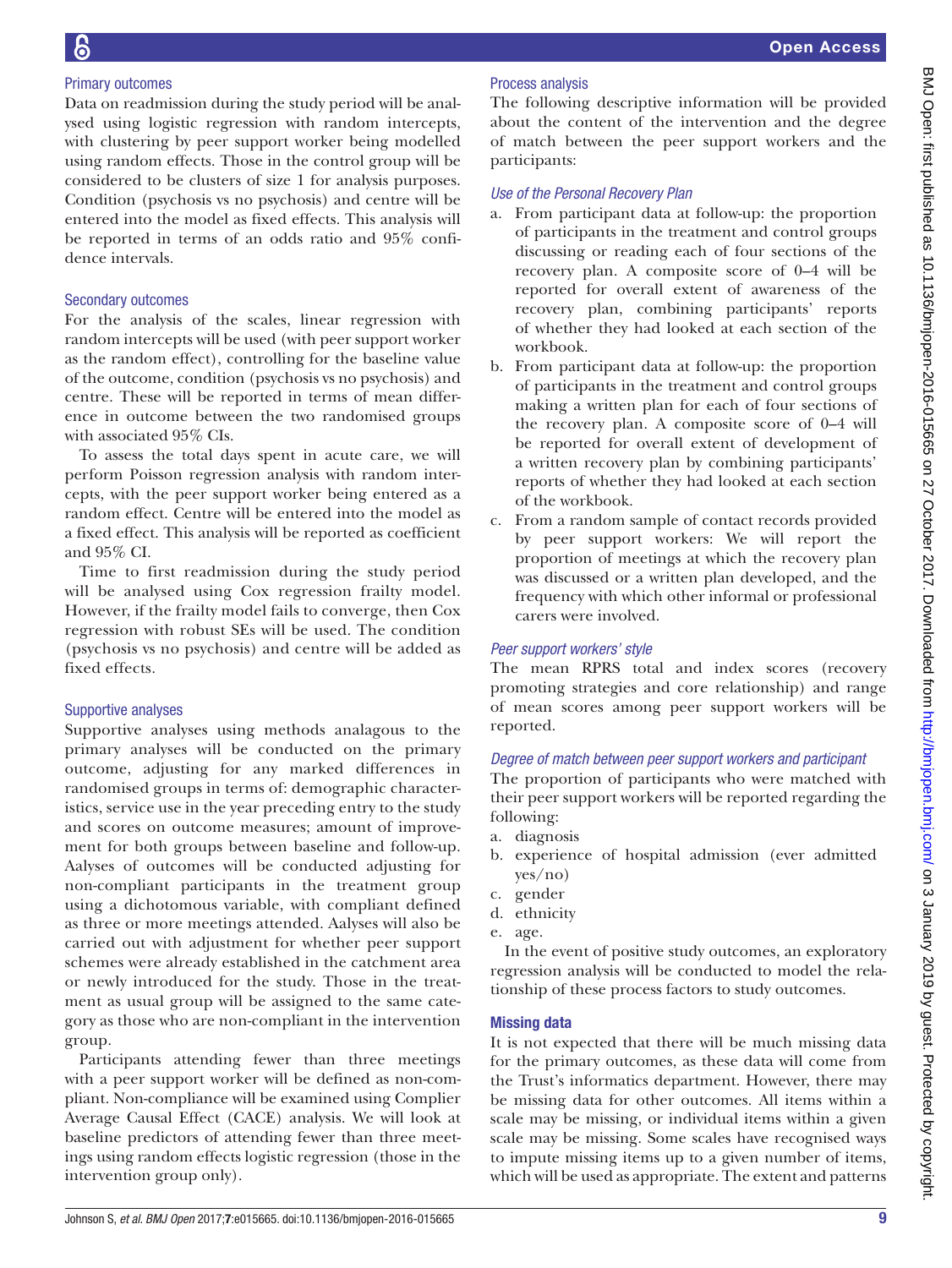of missingness will be evaluated to determine whether it is associated with any of the outcomes. If variables are associated with missingness, these will be controlled for in complete case analysis to maintain the missing at random assumption.

#### Analysis plan for the economic evaluation Aim

The aim of the economic evaluation is to calculate the probability that peer-provided self-management is cost-effective compared with control over 1year for a range of values of willingness to pay for a QALY gained. The cost perspective is in alignment with the National Institute for Health and Care Excellence Technology Assessment Guidance, which provides guidance on the implementation of new healthcare technologies in the English NHS.

#### **Outcomes**

- ► mental health service use (community and acute services) during 1-year follow-up period
- ► EQ-5D-3L at baseline and 4 months and 18 months.

#### Analyses

All analyses will follow the assumptions made in the statistical analysis plan regarding missing data, loss to follow-up and clustering. In line with the statistical analysis, the primary economic evaluation will be a complete case analysis. Sensitivity analyses will be conducted accounting for loss to follow-up and missing data as described below (sensitivity analyses).

#### Cost of the intervention

Information on peer support worker costs (salaries and oncosts) and time spent with patients on peer support worker will be used to calculate the average cost per patient of the peer-provided self-management intervention.

#### Cost of mental health service use

Acute and community mental health service use for the intervention and control group will be collected from electronic patient records held by the mental health trust at baseline and 1year. Costs will be calculated for each patient using unit costs from the most recent Unit Costs of Health and Social Care, published by the Personal Social Services Research Unit.<sup>[7](#page-12-15)</sup> The mean cost per patient at baseline and 1year for intervention and control groups will be reported by type of service use.

To extrapolate 12-month service use to 18 months, we will develop a time to event model to predict the probability of acute readmission between 12 months and 18 months for the intervention group compared with the control group. The average cost of an admission as calculated from baseline and 12-month data will be applied to any readmissions.

#### Quality-adjusted life years

We will calculate the mean cost per QALY gained of peer-provided self-management compared with control over 1year. QALYs will be calculated using the EQ-5D-3L

and the formula developed by Dolan.<sup>48</sup> We will calculate the mean area under the curve for each group from baseline to 4 months, controlling for any baseline differences using regression analysis. $^{49}$  CIs will be constructed using non-parametric bootstrapping. To calculate QALYs over 1year, we will assume both groups have a linear return to their patient-specific baseline EQ-5D at 1year, unless they have had an acute readmission. Patients with an acute readmission between 4 months and 1year will have a QALY decrement attributed, calculated using regression analysis and 4-month patient data.

Baseline, 4-month and 18-month EQ-5D-3L responses will be used to calculate QALYs over 18 months. This will also be calculated as area under the curve adjusting for baseline (Hunter *et al* 2015).<sup>[43](#page-13-17)</sup>

#### Confidence Intervals

95% confidence intervals for mean costs and QALYs will be calculated using non-parametric bootstrap with replacement.

#### Incremental cost-effectiveness ratio

The mean costs and QALYs calculated above will be used to calculate the mean incremental cost per QALY gained of peer-provided self-management compared with control at 1year using 1-year modelled QALYs and 1-year costs. An 18-month incremental cost-effectiveness ratio (ICER) will be calculated using 18-month QALY data and 18-month modelled cost data.

#### Cost-effectiveness plane and cost-effectiveness acceptability curve

The results of the non-parametric bootstrap will be presented on a cost-effectiveness plane. A cost-effectiveness acceptability curve (CEAC) will also be constructed using the bootstrap data from a range of values of willingness to pay for a QALY gained. The probability that the peer-provided self-management is cost-effective compared with control at a willingness to pay for a QALY gained of £20000 will be reported.

#### Supportive analyses

The following sensitivity analyses will be conducted and the new ICER and CEAC reported:

- ► Cost-effectiveness complete case analysis at 4 months.
- ► Housing, employment and GP contacts are recorded at baseline and 4 months only. No other healthcare contacts or societal costs were collected so as to minimise patient burden when completing questionnaires. Two analyses will be conducted, one including employment and one excluding employment, using the 4-month data only for the three variables, each costed using Personal Social Services Research Unit and assuming mean national values for wages.
- ► Testing the impact of a range of assumptions about QALYs over the 4-month to 12-month period.
- ► Different values for the QALY decrement as a result of an inpatient admission.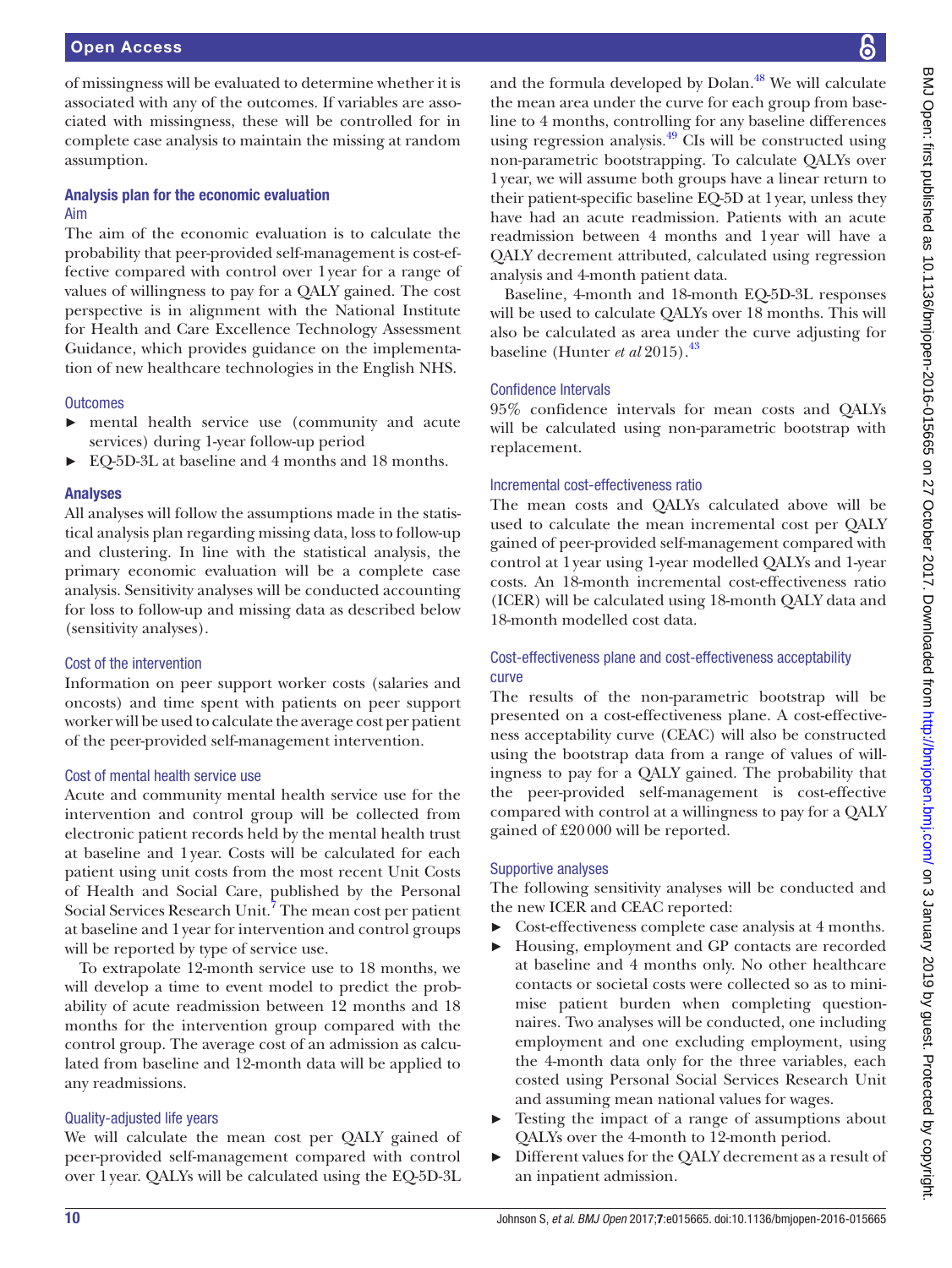$\blacktriangleright$  Any subgroup analyses identified including the ICER for different levels of engagement with the peer support worker in the intervention group, including CACE analysis.

If any key assumptions become apparent during the analysis, these will also be tested for as part of the sensitivity analyses.

#### Methods: monitoring and approvals **Monitoring**

The trial is overseen throughout by a TSC and a Data Monitoring Committee (DMC). These meet regularly to monitor trial progress and advise on any proposed amendments. The DMC comprises three senior academics with experience of trials and mental health services research: a clinical academic psychologist who chairs the DMC, a non-clinical social scientist and a statistician. The DMC is independent of the sponsor; it has no competing interests. Minutes and recommendations from DMC meetings are sent by the DMC Chair to the Chair of the Independent TSC in advance of TSC meetings.

No interim analyses are planned, but the trial standard operating procedures (agreed by the Priment Clinical Trials Unit, which oversees this trial) require all adverse incidents of any kind to be reported in the first place to the Chair of the TSC. Criteria for defining adverse events are agreed with the overseeing Clinical Trials Unit. Adverse events are monitored by the trial manager and the study data officer through monthly checks with peer support workers' supervisors at each site and monthly screening of NHS patient records, arranged by the supervisor or the site principal investigator at each site. Adverse events are recorded on a standard form by the study data officer, with information provided by an involved clinician from the NHS site. They are then assessed for severity and study-relatedness by the study chief investigator, who acts as the trial's clinical reviewer, and the Chair in the independent TSC, who acts as an independent clinical reviewer and makes the final judgement about study-relatedness and any need to alert the DMC immediately. Participant deaths are reviewed immediately by the Chair of the DMC. Any study-related serious adverse events will be reported immediately to the sponsor and the Research Ethics Committee. A summary of all serious adverse events is reviewed at all DMC meetings.

#### Auditing

The trial sponsor regularly audits a sample of their sponsored trials, including inspection of processes and procedures for storing data.

#### Ethics and dissemination Ethical approval

Ethical approval has been obtained from the London Camden and Islington Research Ethics Committee (REC ref: 12/LO/0988), which has approved all amendments to protocol. The main substantial amendment since the

study was originally approved has been the addition of a follow-up interview at 18 months (also approved by the Research Ethics Committee). The current version of the protocol is V.5, which includes the additional 18-month follow-up interview that was added to the original study design. The version of the protocol in use during participant recruitment was V.3, 17 November 2013. The consent form used during participant recruitment was V.2, 17 November 2013. An updated consent form used to reconfirm consent for 18-month follow-up interviews was V.4, 4 November 2015. Both consent forms are included as [online supplementary files](https://dx.doi.org/10.1136/bmjopen-2016-015665).

#### Consent

Clinical staff from the CRT (or on occasion clinicians from other services who are known to the patient) contact patients initially to explain the study briefly and ask if patients are willing to be contacted by a study researcher to discuss participation further. At this stage, clinicians will screen out service users who are unwilling participate in the study, who pose a serious risk of harm to others or who clearly lack capacity to provide consent. Clinicians note this willingness to be contacted in clinical records and then pass on names and contact details to researchers. A study researcher contacts potential participants to explain what the study involves and answers any questions. For those still willing to participate, the researcher sends a written information sheet about the study and arranges a time to meet potential participants to seek written informed consent. Research staff seeking consent provide both a written patient information sheet and a verbal explanation of the study, and establish that participants understand the trial and intervention procedures before seeking written informed consent.

#### **Confidentiality**

All data recorded on paper forms is stored securely at University College London or the University of the West of England (for data collected by a study researcher based there) in accordance with university data protection procedures. Data collection forms identify participants only by their study ID. Participant consent forms, contact details and a single master copy linking participants' names and IDs will be held separately from other data. All data are held in locked filing cabinets in locked offices within university buildings.

An independent data management service (Sealed Envelope) commissioned by the Priment Clinical Trials Unit has overseen the development and management of a secure database for all quantitative study data. Participants are identified only by a study identification number in the database. Data are entered by study researchers using secure log-ins. Once recruitment and data collection are complete, the data management service will advise on arrangements for the study team to access the data for analysis.

Once data collection is complete, all paper forms will be transferred to University College London. Data will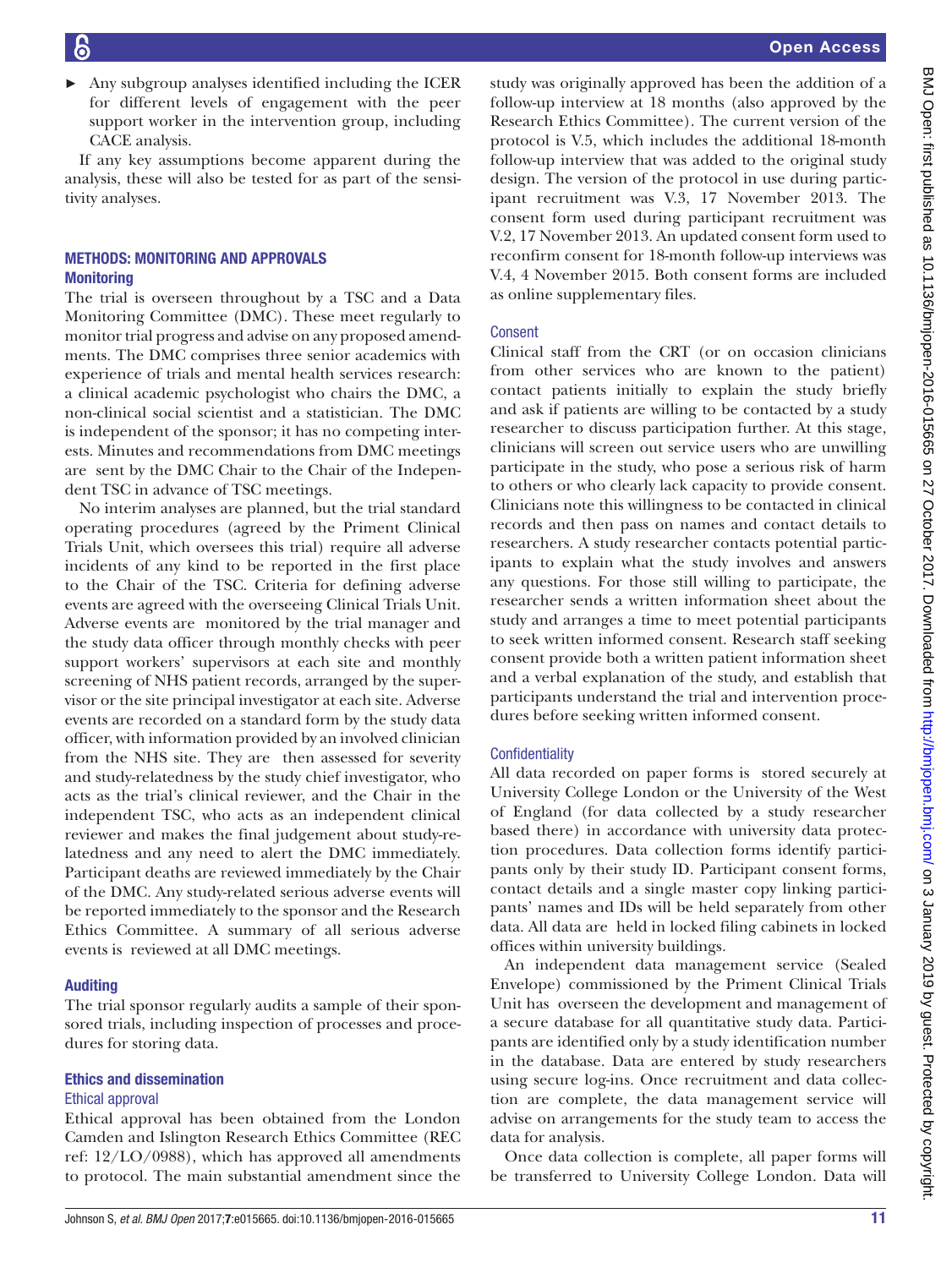be held securely by the study team for up to 1year after the end of the study, then archived securely in accordance with University College London data protection procedures.

#### Dissemination

Results will be reported in scientific publications and also disseminated to a wider audience via blogs, social media and direct communication to policy makers. Participants will be offered a summary and they will be communicated directly to participating teams.

#### Author affiliations

<sup>1</sup> Division of Psychiatry, University College London, London, UK

<sup>2</sup>R & D Department, Camden and Islington NHS Foundation Trust, London, UK <sup>3</sup>School of Psychology, University of Surrey, London, UK

<sup>4</sup>School of Psychology, University of Sydney, Sydney, New South Wales, Australia <sup>5</sup>Health Service and Population Research, King's College London, London, UK <sup>6</sup>Department of Primary Care and Population Health, University College London, London, UK

<sup>7</sup>Department of Statistical Science, University College London, London, UK <sup>8</sup> Centre for Outcomes, Research and Effectiveness, University College London, London, UK

<sup>9</sup>School of Nursing and Midwifery, La Trobe University, Melbourne, Australia <sup>10</sup>School of Health and Education, Middlesex University, London, UK

Acknowledgements We are grateful for the help and advice of Rachel Perkins and Julie Repper with the adaptation of the Personal Recovery Plan resource for use in this trial, and to South West London and St George's Mental Health NHS Trust for licensing its adaptation and use in the trial. We are grateful to Marisa Lambert and colleagues from the Nottingham Institute of Mental Health for their help and advice with developing the Peer Support Worker training programme for our trial. We are grateful to Dr Zlatka Russinova for her help with access to the Recovery Promoting Relationships Scale and advice regarding its use.

Contributors The trial design was developed by SJ, BLE, SP, OM, RG, FN, TW, CH and NM. LM and GA developed the statistical analysis plans and RH the economic analysis plan. AM has led on the development of the intervention. SJ is the Chief Investigator, based at University College London and BLE the project manager. DO provided oversight as a triallist in the Priment Clinical Trials Unit. All authors have contributed and approved this manuscript.

Funding This paper presents independent research undertaken as part of the CORE Study and funded by the National Institute for Health Research (NIHR) under its Programme Grants for Applied Research programme (Reference Number: RP-PG-0109-10,078). The views expressed are those of the authors and not necessarily those of the NHS, the NIHR or the Department of Health. The funding body did not have any role in the design of the study and collection, analysis, and interpretation of data and in writing the manuscript. SJ, DO and BLE were in part supported by the National Institute for Health Research (NIHR) Collaboration for Leadership in Applied Health Research and Care (CLAHRC) North Thames at Bart's Health NHS Trust. The views expressed in this paper are those of the authors and not necessarily those of the NHS, the NIHR or the Department of Health.

#### Competing interests None declared.

Ethics approval The trial received a favourable opinion from the London Camden and Islington Research Ethics Committee (REC ref: 12/LO/0988F). Consent forms are in online supplementary files 1 and 2. The following sites have approved the trial: Camden and Islington NHS Foundation Trust; Surrey and Borders Partnership NHS Foundation Trust; North East London NHS Foundation Trust; South London and Maudsley NHS Foundation Trust; West London Mental Health NHS Trust; and Avon and Wiltshire Mental Health Partnership NHS Trust.

Provenance and peer review Not commissioned; externally peer reviewed.

Open Access This is an Open Access article distributed in accordance with the Creative Commons Attribution Non Commercial (CC BY-NC 4.0) license, which permits others to distribute, remix, adapt, build upon this work non-commercially, and license their derivative works on different terms, provided the original work is properly cited and the use is non-commercial. See: [http://creativecommons.org/](http://creativecommons.org/licenses/by-nc/4.0/) [licenses/by-nc/4.0/](http://creativecommons.org/licenses/by-nc/4.0/)

© Article author(s) (or their employer(s) unless otherwise stated in the text of the article) 2017. All rights reserved. No commercial use is permitted unless otherwise expressly granted.

#### **REFERENCES**

- <span id="page-12-0"></span>1. Department of Health. *Crisis resolution/home treatment teams. The mental health policy implementation guide*. London, UK: Department of Health, 2001.
- <span id="page-12-1"></span>2. Johnson S. Crisis resolution and home treatment teams: an evolving model. *[Adv Psychiatr Treat](http://dx.doi.org/10.1192/apt.bp.107.004192)* 2013;19:115–23.
- <span id="page-12-2"></span>3. Department of Health. *The NHS Plan: a plan for investment, a plan for reform*. London, UK: The Stationery Office, 2000.
- <span id="page-12-3"></span>4. Johnson S, Nolan F, Hoult J, *et al*. Outcomes of crises before and after introduction of a crisis resolution team. *[Br J Psychiatry](http://dx.doi.org/10.1192/bjp.187.1.68)* 2005;187:68–75.
- 5. Keown P, Tacchi MJ, Niemiec S, *et al*. Changes to mental healthcare for working age adults: impact of a crisis team and an assertive outreach team. *[Psychiatr Bull](http://dx.doi.org/10.1192/pb.bp.106.012054)* 2007;31:288–92.
- 6. Jethwa K, Galappathie N, Hewson P. Effects of a crisis resolution and home treatment team on in-patient admissions. *[Psychiatr Bull](http://dx.doi.org/10.1192/pb.bp.106.010389)* 2007;31:170–2.
- <span id="page-12-15"></span>7. Johnson S, Nolan F, Pilling S, *et al*. Randomised controlled trial of acute mental health care by a crisis resolution team: the north Islington crisis study. *[BMJ](http://dx.doi.org/10.1136/bmj.38519.678148.8F)* 2005;331:599.
- 8. Glover G, Arts G, Babu KS. Crisis resolution/home treatment teams and psychiatric admission rates in England. *[Br J Psychiatry](http://dx.doi.org/10.1192/bjp.bp.105.020362)* 2006;189:441–5.
- <span id="page-12-4"></span>9. McCrone P, Johnson S, Nolan F, *et al*. Impact of a crisis resolution team on service costs in the UK. *[Psychiatr Bull](http://dx.doi.org/10.1192/pb.bp.107.018648)* 2009;33:17–19.
- 10. McCrone P, Johnson S, Nolan F, *et al*. Economic evaluation of a crisis resolution service: a randomised controlled trial. *[Epidemiol Psichiatr](http://dx.doi.org/10.1017/S1121189X00001469)  [Soc](http://dx.doi.org/10.1017/S1121189X00001469)* 2009;18:54–8.
- <span id="page-12-5"></span>11. National Audit Office. *Helping people through mental health crisis: the role of crisis resolution and home treatment teams*. London, UK: National Audit Office, 2009.
- 12. Clark S, Khattak S, Nahal J. *Crisis resolution and home treatment: the service user and carer experience*. London, UK: National Audit Office, 2009.
- <span id="page-12-6"></span>13. Hopkins C, Niemiec S. Mental health crisis at home: service user perspectives on what helps and what hinders. *[J Psychiatr Ment](http://dx.doi.org/10.1111/j.1365-2850.2007.01083.x)  [Health Nurs](http://dx.doi.org/10.1111/j.1365-2850.2007.01083.x)* 2007;14:310–8.
- <span id="page-12-10"></span>14. Care Quality Commission. Right here, right now - people's experience of help, care and support during a mental health crisis. 2015, [https://www.cqc.org.uk/sites/default/files/20150630\\_righthere\\_](https://www.cqc.org.uk/sites/default/files/20150630_righthere_mhcrisiscare_full.pdf) [mhcrisiscare\\_full.pdf](https://www.cqc.org.uk/sites/default/files/20150630_righthere_mhcrisiscare_full.pdf) (accessed September 2017).
- 15. The Mental Health Taskforce for the NHS in England. The Five Year Forward View for Mental Health. 2016 [https://www.england.nhs.uk/](https://www.england.nhs.uk/wp-content/uploads/2016/02/Mental-Health-Taskforce-FYFV-final.pdf) [wp-content/uploads/2016/02/Mental-Health-Taskforce-FYFV-final.](https://www.england.nhs.uk/wp-content/uploads/2016/02/Mental-Health-Taskforce-FYFV-final.pdf) [pdf](https://www.england.nhs.uk/wp-content/uploads/2016/02/Mental-Health-Taskforce-FYFV-final.pdf) (accessed December 2016).
- 16. Mueser K, Gingerich S. *et al*Self-management programmes. In: Thornicroft G, Szmukler G, Mueser K, Drake E, . eds. *The Oxford textbook of community mental health*. Oxford, UK: Oxford University Press, 2011.
- <span id="page-12-7"></span>17. Werbeloff N, Chang CK, Broadbent M, *et al*. Admission to acute mental health services after contact with crisis resolution and home treatment teams: an investigation in two large mental health-care providers. *[Lancet Psychiatry](http://dx.doi.org/10.1016/S2215-0366(16)30416-3)* 2017;4:49–56.
- <span id="page-12-8"></span>18. The Commission to review the provision of acute inpatient psychiatric care for adults. Old problems, New Solutions: Improving Acute Inpatient Psychiatric Care for Adults (the Crisp Report). 2016 [http://media.wix.com/ugd/0e662e\\_aaca63ae4737410e9e287](http://media.wix.com/ugd/0e662e_aaca63ae4737410e9e2873dfde849841.pdf) [3dfde849841.pdf](http://media.wix.com/ugd/0e662e_aaca63ae4737410e9e2873dfde849841.pdf) (accessed Nov 2016).
- <span id="page-12-9"></span>19. Paton F, Wright K, Ayre N, *et al*. Improving outcomes for people in mental health crisis: a rapid synthesis of the evidence for available models of care. *[Health Technol Assess](http://dx.doi.org/10.3310/hta20030)* 2016;20:1–162.
- <span id="page-12-11"></span>20. Bowers L, Whittington R, Nolan P, *et al*; *The city 128 study of observation and outcomes on acute psychiatric wards: report to the NHS SDO programme*. London, UK: City University, 2006.
- <span id="page-12-12"></span>21. Davidson L, Chinman M, Sells D, *et al*. Peer support among adults with serious mental illness: a report from the field. *[Schizophr Bull](http://dx.doi.org/10.1093/schbul/sbj043)* 2006;32:443–50.
- <span id="page-12-13"></span>22. Cook JA, Copeland ME, Floyd CB, *et al*. A randomized controlled trial of effects of Wellness Recovery Action Planning on depression, anxiety, and recovery. *[Psychiatr Serv](http://dx.doi.org/10.1176/appi.ps.201100125)* 2012;63:541–7.
- <span id="page-12-14"></span>23. Barbic S, Krupa T, Armstrong I. A randomized controlled trial of the effectiveness of a modified recovery workbook program: preliminary findings. *[Psychiatr Serv](http://dx.doi.org/10.1176/ps.2009.60.4.491)* 2009;60:491–7.